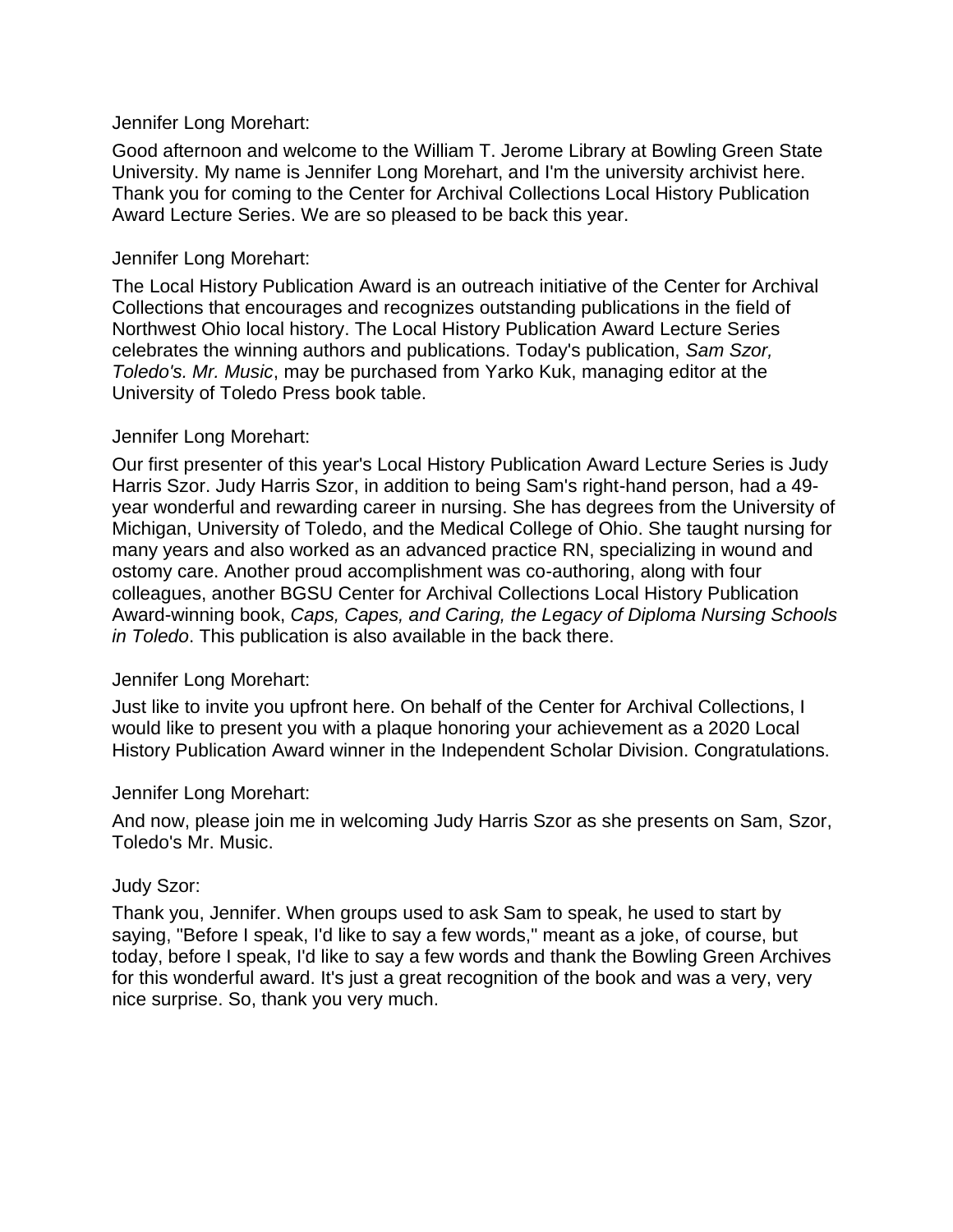I would like to also thank all of you for coming today to hear about the book. My guess is that many of you have already read the book, so what I thought I would like to do today was really talk about my journey in getting this book written.

## Judy Szor:

So, I can't really remember when I first thought about documenting Sam's life because it always seemed that he had just done so much, and we had so many things. We had his awards, the proclamations, all of the programs from all of the concerts that he had done. It just seemed to me, I had this inner urge to know that it was all recorded somewhere all together in one place because he had done so much. It would've been really easy for things to have gotten lost.

## Judy Szor:

So, after he retired from teaching, I said to him several times, "Gosh, why don't you write a book about your life? You've done so much, and you have so many wonderful stories. It would be a great project." but he really wasn't interested in doing that. So, after he passed, I knew that I wanted to do it, and I knew that the sooner I could do it, the better because it's amazing how quickly people forget and how quickly times change and things just move on.

## Judy Szor:

So, up here, I knew that, but somehow it just wasn't the right time. I just couldn't get going on it. So, after he passed, it was a difficult adjustment, I think, as it is for anybody who loses a spouse. At the time, I was still working part-time, and I went back to work way too soon after his death, which is probably part of the reason that I ended up retiring six months later. So, I retired in the spring of 2015, and shortly after that, Keith McWatters, from the Toledo Symphony, came to see me.

# Judy Szor:

He said, "Judy, we would like to present something about Sam at the Music Under the Stars Concerts this summer." He said, "Do you have any ideas how we could go about doing that?" So, we talked for a while, and the outcome was that I would write something to be presented at the concerts. I said, "Well, I know I can write something, but I'm not sure that I can deliver it. I'm not sure I can get through reading it." and he said, "Well, that's not a problem. If you write it, somebody else can read it."

## Judy Szor:

So, I set about searching the history of Music Under the Stars, and I put together four stories because there were only four. Four concerts that summer was all that were planned. Interestingly, after I got those four stories written, I knew that I had to deliver them because nobody else could do it the way they were intended. So, I did.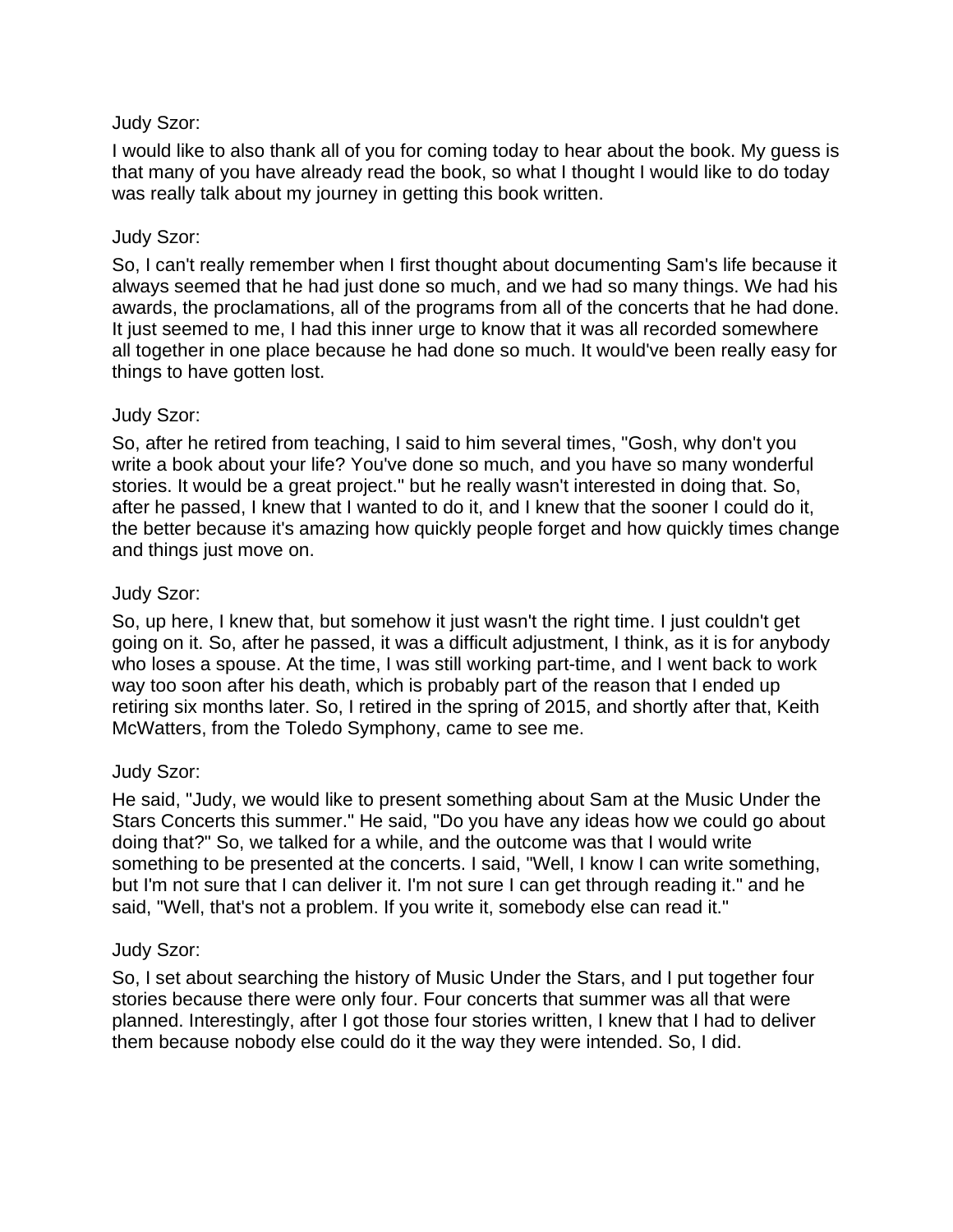That whole process of writing those stories and then delivering them at Music Under the Stars was really pretty therapeutic for me, but what I didn't realize at the time was that those stories would become the first part of what would become this book eventually.

### Judy Szor:

Another thing that happened that summer that totally distracted me from documenting Sam's life was that I found out that I really needed to move much more quickly than I intended to. I thought at some point I wanted to move into a smaller house, but I wasn't planning to do it right away. I learned that the city of Toledo was planning to widen the street in front of our house, and so I thought, "Really, can that be true?" So, I called the Engineering Office and the city of Toledo, and they said, "Oh, yes. It's not a matter of if. It's a matter of when."

### Judy Szor:

So, I said, "Okay, I have to do this now. The sooner I can get this house on the market, the better." So, the rest of 2015 was really pretty much taken with looking for a new place to live and then packing up 38 years of history that we had been in that house. So, we had the usual accumulation. In addition to that, we had all of Sam's stuff. By Sam's stuff, I mean all of his music and all of his records.

### Judy Szor:

Just to give you an idea of what I'm talking about, in our house, we had a room on the back of the house that had a big closet, and in that room, we had floor-to-ceiling shelves all around the closet, except for one space where we fit in a file cabinet. So, that space housed all of the concert band music, and it was always pretty much my job to maintain the music libraries.

## Judy Szor:

So, for instance, in the summer for Music Under the Stars, I would pull out the tunes that were programmed for that week, and then Sam would stuff them in the books for rehearsals in the concert. Then, after the concert, I would break them all down, put the music back in, and then put the folders back into the library so that we could keep track of it all. So, that was the downstairs.

#### Judy Szor:

Then upstairs, we had in another room, we had another big shelving unit that housed all of the orchestral music that he owned and a lot of orchestral scores, and the clothes closet was supposed to be in that room. There were two big, long shelves. One of those shelves housed all of the choral music, just the choral scores for the masses and the oratorios and all of that kind of thing that we had done. Then the top shelf housed a lot of manuscript music, meaning handwritten music arrangements that people had done, transcribing, for instance, orchestral accompaniments to band accompaniments. So, that was on the top shelf.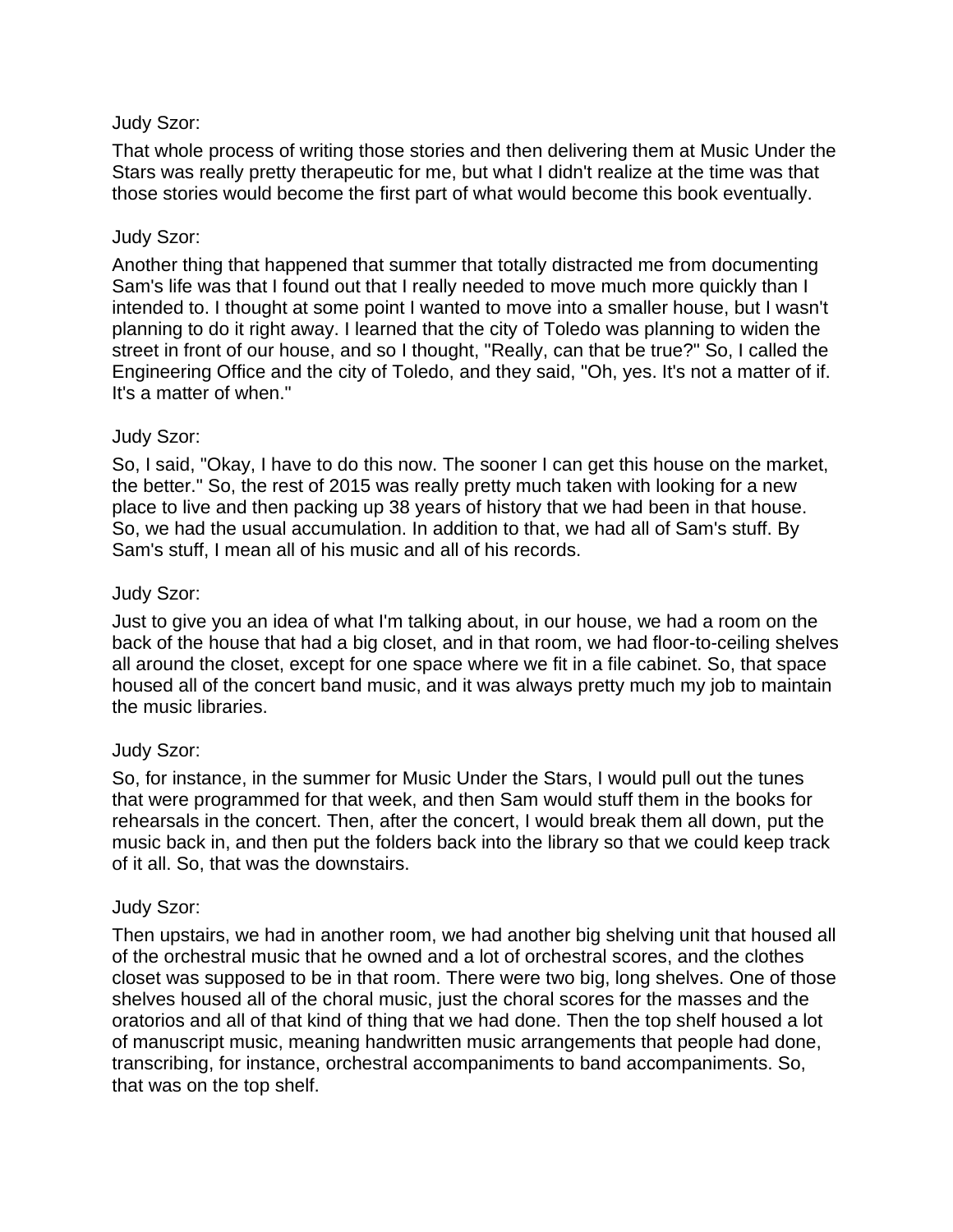Then we on another wall, we had three more shelves that housed a lot of church music and below those, we had three big file cabinets. In those file cabinets were more manuscript music, mostly for church and then lots of other things, like we had a file for Music Under the Stars, a file for the Choral Society, a file for Woodward High School, all the things that he had done.

### Judy Szor:

In amongst all of that music and the file cabinets, we had lots of newspaper articles, letters, notes, programs from the concerts, and all of his personal notes because he used to keep a daily running of everything he did. So, for years, he had a stenographer's pad. So, each day would be a new page, and he would put the date and write down all the things he had to do and then add in any of the additional things that he did that day. So, there were just lots and lots of things.

### Judy Szor:

All of that music went to son Tom's house. Tom's here today. Most of the non-music information came to my house. So, in early 2016 then I moved, and in 2016 and'17 I did some traveling, and I was also working on that nursing history book that was mentioned in my introduction with four of my colleagues and friends. Two of whom are here today, Patty and Beth. So, participating in the writing of that book was really a wonderful experience for me because that really helped me to get going on the creation of this book.

## Judy Szor:

So, I started sorting through all of the information that I had in 2017 because most of our writing for the other book was done by then. So, I started looking at all of the information that I had, and then I started feeling some urgency about needing to get this book done. It was already almost four years since Sam had passed, and time was fleeting. So, I promised myself that this was the time that I was going to write the book in 2018. My plan was to self-publish it and have it ready to give to the children and grandchildren by Christmas of 2019. So, that was the plan.

## Judy Szor:

I knew I had a lot of information, but I also knew that I wanted input from other people in the book. We had done a lot of interviews for our nursing book, and those interviews just made the stories so much better to hear it told in the words of other people who had lived those situations. So, I knew I wanted to do that with Sam's book as well, number one, because I knew it would make it more interesting and number two, because I thought it would add credibility because this was, after all, a biography being written by a wife. So, I thought if there were other people giving their perceptions of things, that that would be a very good thing.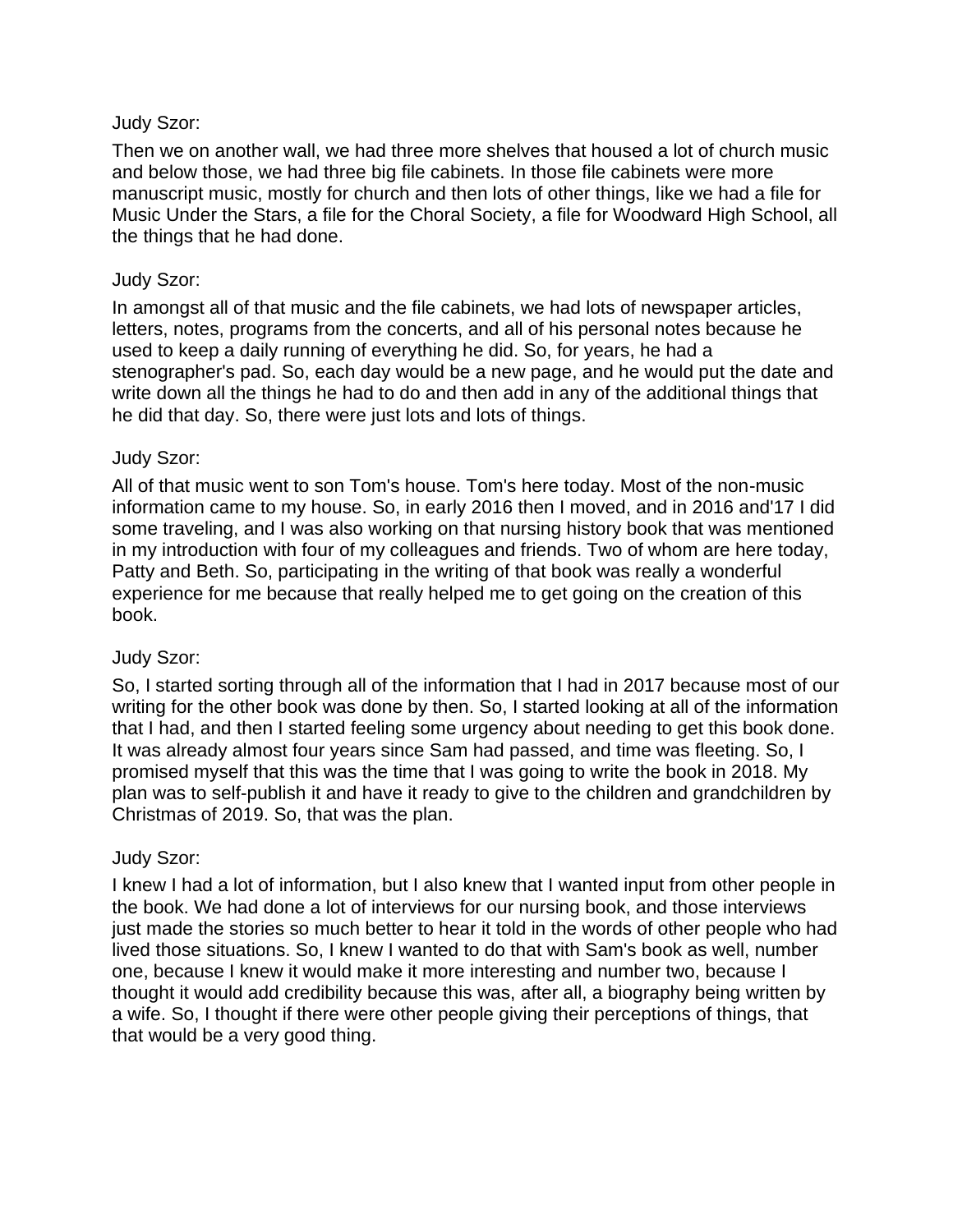So, in order to do that, to make that happen, I had some face-to-face interviews, but mostly I used email and social media. Facebook was great because, especially the Woodward Alumni Group, they have a very active Facebook page. Waite has one as well, not quite as active, but I could communicate with people all over the country, and they responded. I mean, I put things out on the Facebook pages, and I would get information back from people all over the country. It was really amazing. So, those platforms were extremely helpful.

## Judy Szor:

As that information was coming in, I started to think about how I was going to organize the book. So, I thought, "What am I going to do?" because he did so many things all at the same time. I thought if I tried to write that chronologically, it would have been a nightmare for one thing and it would've been very redundant. So, I thought, "That's not going to work." So, I tried making myself an outline, and I thought, "Maybe if I did educator and then professional musician, community, something like that, maybe that would work."

## Judy Szor:

So, I made myself an outline, and I thought, "I'm just going to start writing, and maybe it will become clearer later on." So, I knew I had the Music Under the Stars information that just needed to be reworked and added to, but I thought, "I really don't want to start there. I think I want to start with his childhood at the beginning because that's going to be pretty straightforward and maybe really get me going on the writing of this book." So, that's what I did.

## Judy Szor:

I had heard Sam talk quite a bit about his childhood, obviously, being together for 40 years. So, I had that information, and then I did a little more research on the Birmingham neighborhood where he grew up. Where I had holes in the family history, I always talked to Tom because Tom has all the family history right up here, and he could fill in all the pieces that I needed.

## Judy Szor:

The Hungarian culture was still very much alive in his parents' house, of course, from the vegetable gardens and the rose gardens to the food, the Hungarian Chicken Soup, and all the pastries that Grandma Szor used to make every holiday and in between. I always say that I am Hungarian by osmosis because I was exposed to that culture for so long. We also had some great trips to Hungary to meet the family there and delve more deeply into the culture.

## Judy Szor:

I put pictures of Sam's parents, a picture, his favorite picture of his parents in the book. So, today, I thought I would add, because this is not in the book, these are his four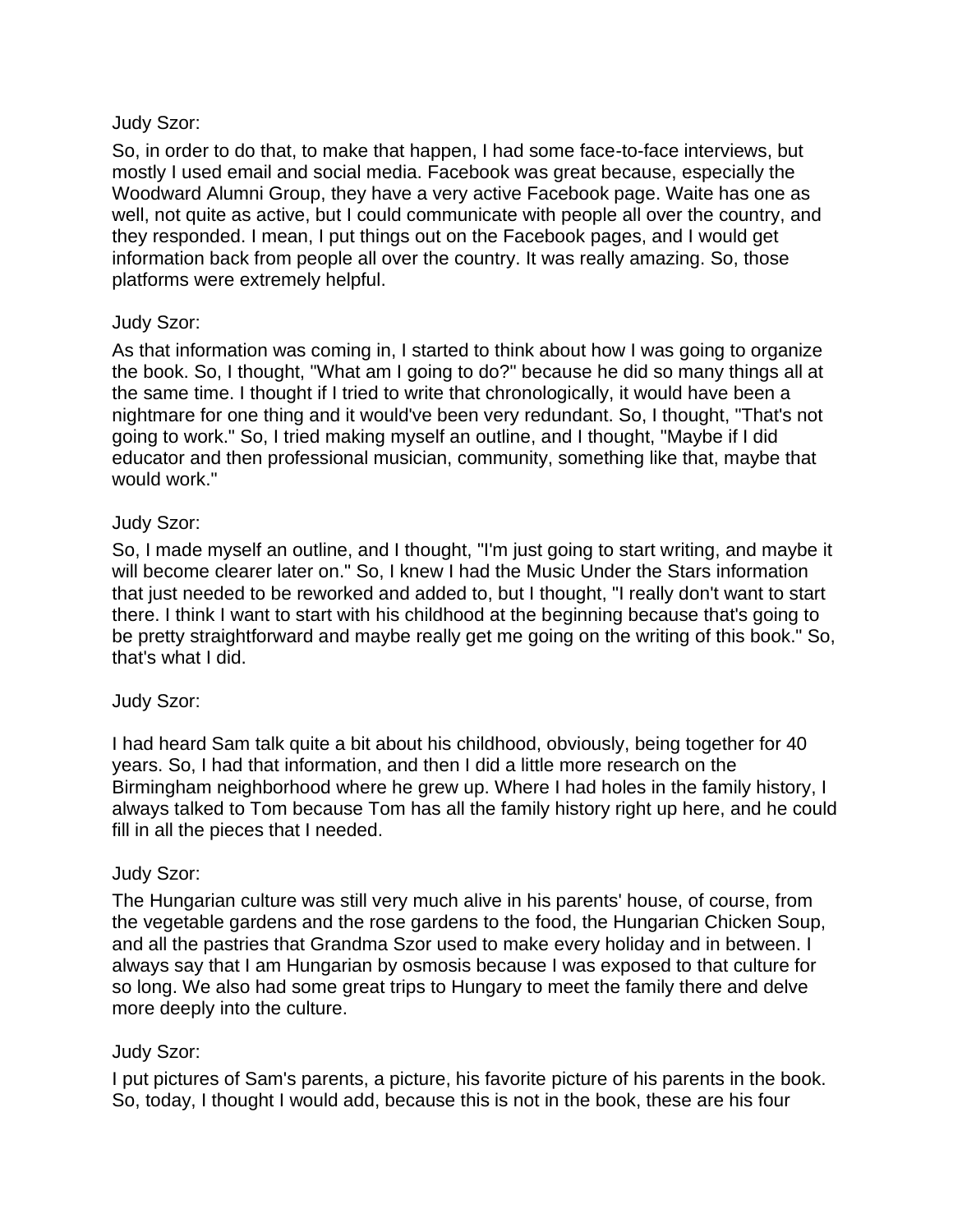children. Tom and Megan are both here today. They're on the right and Terry and Martha are on the left. Terry is in New York, and Martha is in Europe, and Tom and Megan live here. So, I'm really happy to have the two of them here today.

## Judy Szor:

Then I did put on the book Facebook page, so some of you may have seen a picture of Sam's sisters. He had his sister Liz next to him, and then the twins, Joyce and Joann, all of whom ended up living in California. So, there's the four Szor siblings and then, I also included this picture because I think it's just really interesting. So, this is from our first trip to Hungary. I think it was 1980, and we arrived maybe on a Friday night or Saturday morning, something like that. And we stayed in Miskolc with an uncle, Uncle Steve, Pista Bácsi, and he's right here.

## Judy Szor:

He lived in Miskolc in an apartment with his wife, and he actually had a car because he was not a member of the Communist Party, but he cooperated with the Communist Party. So, he had a much better life than the rest of the family. So, he said we're going to drive to the village where everybody else lived and they all grew up, and we're going to church with the family on Sunday morning.

## Judy Szor:

So, we went, and I remember walking down the lane to the church, arm-in-arm with one of Sam's aunts. These are his uncles right here, Pista Bácsi and Pali Bácsi, and his aunts, Erze Néni and Zsuzsi Néni, and this is one of his first cousins from Hungary.

## Judy Szor:

So, I was walking, arm-in-arm with Zsuzsi Néni down the lane. She spoke no English. I knew very few Hungarian words at the time, but it was also comfortable. It was just really nice. We got to the church, which was 300 and however many years old, a beautiful church. We walked inside, and it was like stepping back in time because the men sat on one side and the women sat on the other side. In front of the pulpit was a pew for honored guests. So, that's where we sat along with his aunts and uncles, and, unbeknownst to Sam, the minister called him up to speak.

## Judy Szor:

So, there we were, jet-lagged, and he hadn't really spoken a lot of Hungarian for a long time, but he got up and spoke to the congregation, and I think he did well. I didn't understand it, but everybody else seemed to be pleased with what he said. So, that was a good thing.

## Judy Szor:

So, Sam didn't talk too much about his grade school years. The one story that I partially put in the book was when he started studying saxophone, having private lessons for saxophone. He told me that his teacher used to go from house to house on Saturdays.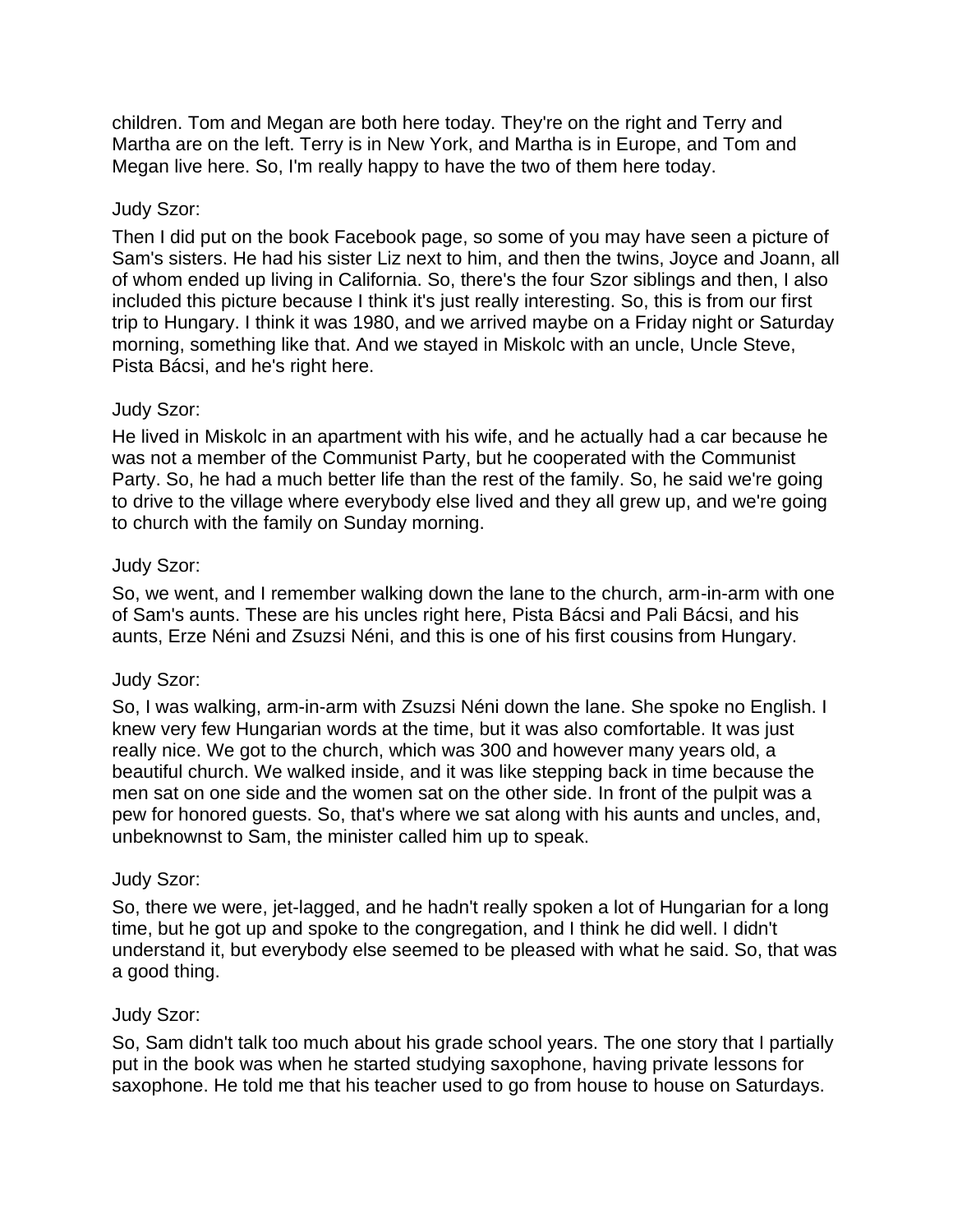He was at the very end of the day. The teacher had a little flask in his pocket and between every house he would have a nip.

## Judy Szor:

So, by the time he got to Sam at the end of the day, he was a little tipsy, apparently. Still, Sam got his lessons then, and he progressed on the saxophone. He did talk more about his high school years at Waite High School, and everybody that I've ever met from his class and those years talked about what a wonderful education they received at Waite High School. Actually, I think all of the public schools in Toledo during those years were really good.

## Judy Szor:

These people, some of the guys when they would get together, they talked about their physics class in particular. There were quite a few of them who actually saved their notes from their physics class well into adulthood because they were just so good. Then, they also talked about an English teacher. I wish I could remember names, but I don't anymore. They said this woman was such a good English teacher and then somebody would always say, "Yes, and she gallantly fought the battle of lie and lay for many years."

## Judy Szor:

So, and then, of course, the band director, Cecil Vashaw, was so, so influential in Sam's life and had a huge impact. It really was pretty amazing, I think, what these kids did. I put this in here. This is a picture of Sam, and he is a kid. This is him in high school with his high school bandmates, and these kids were- they were kids and they had fun like kids, but they were good students. They were really serious about what they were doing.

# Judy Szor:

So, I think it's just quite amazing what they accomplished with their big band and also that group that became the forerunners to the Toledo Youth Orchestra. I said in the book that their big band broke up as people graduated and moved on, but just a couple months ago I got some information from George Hartman, who was another member of the big band that they had. There are just a couple things that I want to share with you.

# Judy Szor:

He said, "I don't know the total number of jobs we played. It was quite a few, but several stand out for various reasons. The first was we were booked for the Riverside Park Teen Town Dance." He said, "We got through it, and when we were leaving, we were paid. We each earned the grand total of \$1.27 back then."

## Judy Szor:

Then this one was really interesting. He said, "A very notable gig was a dance in the tower room of the Hillcrest Hotel. The room had a low ceiling, and we had a full 13 members of the band playing with three trumpets and two trombones, so it was loud,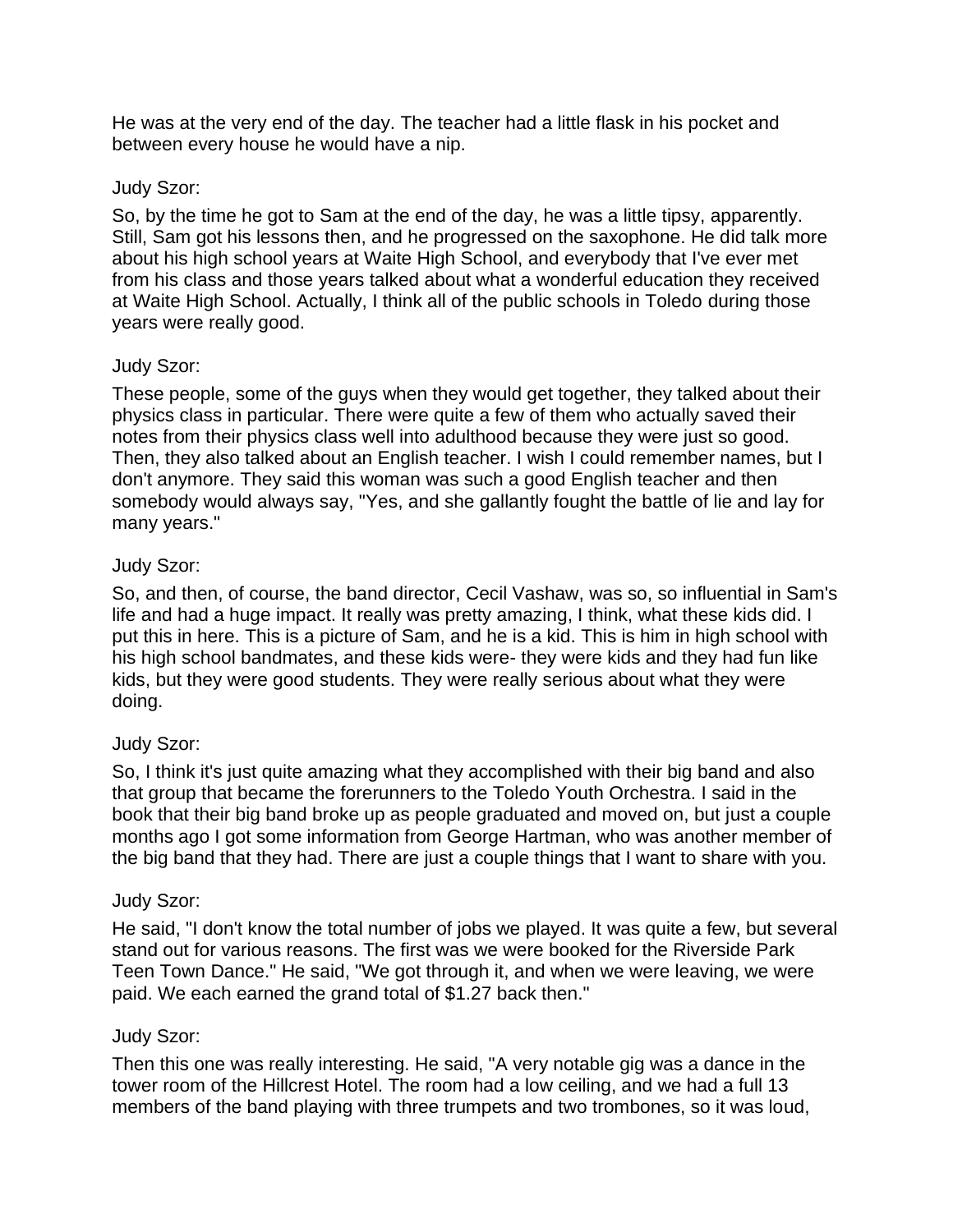and some people went out onto the roof of the hotel to dance. Partway through the gig, a union rep approached us and said he was going to shut down the hotel because we were non-union. He backed off after we, or some of us, agreed to join the union. That basically was the end of the band because our normal clientele could not afford paying a large band union wages." So, that may be a more accurate accounting of what happened to the big band at the time.

## Judy Szor:

Chapter two, that's all in chapter one, finally. Chapter two then talks about his experience at University of Michigan. Sam talked a lot about his years at University of Michigan, and they were just incredible years. You think about this kid who had hardly ever been out of Toledo before, and leaving home to go to U of M, and meeting people from all over the world, students who came there. He was very involved, very busy because he not only carried his full student load, but he had his job working in the band library, which was a lot of hours.

## Judy Szor:

So, he worked very hard while he was there, and he took his studies very seriously. I remember him talking about the Shakespeare course that he took that he really, really liked when he was there. I put this picture of Sam. This is Sam. This is on the Facebook page too. This is Sam when we went back a time or two for alumni day. Here he was marching with the alumni band. He's with the twirlers upfront because he was a twirler. Here he is, I call it, jumping for joy. That's how I think of him, how he must have been. I didn't know him then, but how he must have been during those years at U of M because they were such wonderful years and happy years for him.

## Judy Szor:

So, after the U of M then, I was moving on to his working years. I want to tell you, I had so much information that I sometimes drove myself crazy. I tried to organize it. I sorted it, of course, all the Woodward information together, and the UT, and the Waite, and Choral Society, and Music Under Stars. I tried to put it in chronological order. So, next, I was going to work on the Woodward chapter.

## Judy Szor:

So, I would start writing, and I had read all of this stuff. I would be writing, and I would think, "Oh, that one story that I read would be perfect right here." Then, I would go try and find it and it took me forever sometimes to be able to find that information. So, if I ever write another book like this, I really have to figure out a better system for keeping that information more at hand. I didn't use footnotes, but I did try to cite sources as much as possible.

## Judy Szor:

So, I had lots of information from Woodward. I got responses from Woodward students from all over, some Woodward teachers, some people who lived in the neighborhood. It was really incredible how much information I got. I also had a lot of photographs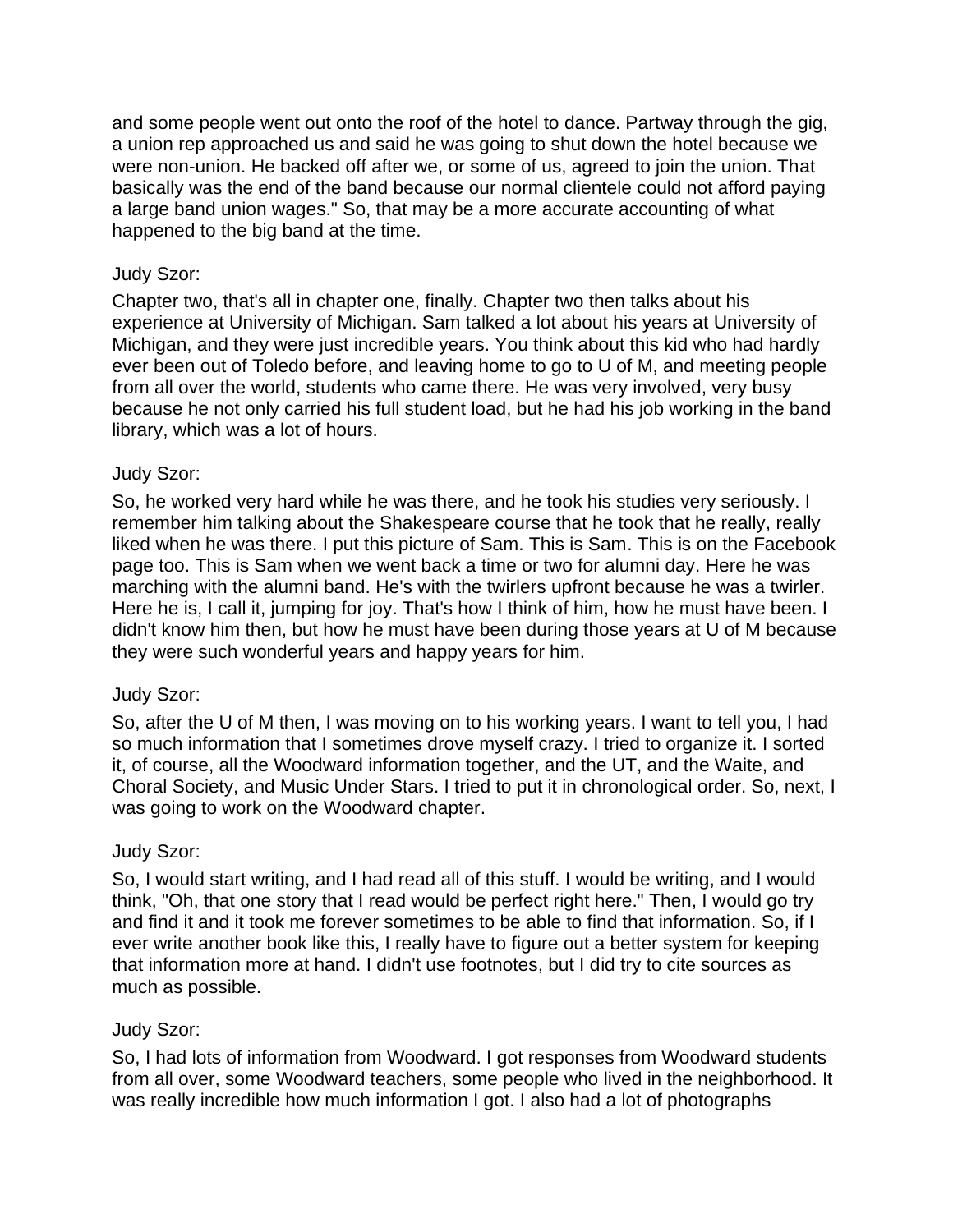because a professional photographer, Bill Hartough, who may have been ... Was he the photographer at UT, Tom, or …?

Tom Szor:

Yes.

# Judy Szor:

Yes, okay. He was always at Woodward because of all the things that were going on there. The football halftime shows and the extravaganzas that they did were really incredible. And so, he was always there taking pictures. So, I had lots of pictures. Then, as I started going through the newspapers, I found more pictures that I really wanted to use in the book.

# Judy Szor:

So, I went down to The Blade, and I went through the archives thinking that they had all the original pictures, right? Well, they didn't have any of them from the 1950s and 60s. I don't know if they ever had, and they just were clearing their files, but they were not there. I was also looking for a story pertaining to the Waite years, when he was teaching at Waite. I spent, I can't tell you how many hours going through the microfiche that it's all on, which is kind of tedious, trying to find that story. I finally gave up. Some of it just was not going to happen.

# Judy Szor:

It was that way a few places. Bend of The River Magazine had a great picture, and I tried to find it there and they didn't have the original. East Side Paper had a great picture I wanted to use, and they were no longer in existence. So, I just had to go with what I had. I did try to find, because I really wanted to document all the extravaganzas from Woodward, and I had a few holes. So, I thought, "Maybe I can find those." So, I went over to Woodward, and I went through all the yearbooks, but I guess it was because the extravaganzas occurred in the springtime, and all the yearbook stuff had to be in so it could get printed and published before the kids graduated. So, they weren't in the yearbook, and the next year they didn't come back and pick it up.

# Judy Szor:

So, I thought, "Well, they had this wonderful newsletter called The Tattler," right, John?

John:

Yep.

# Judy Szor:

Yes. So, a man from the alumni association came, and he brought a lot of information with him. He had a lot of Tattlers. So, as we're looking through it, the years that were missing were the 1950s and 60s. So, that did not work out either. Woodward years were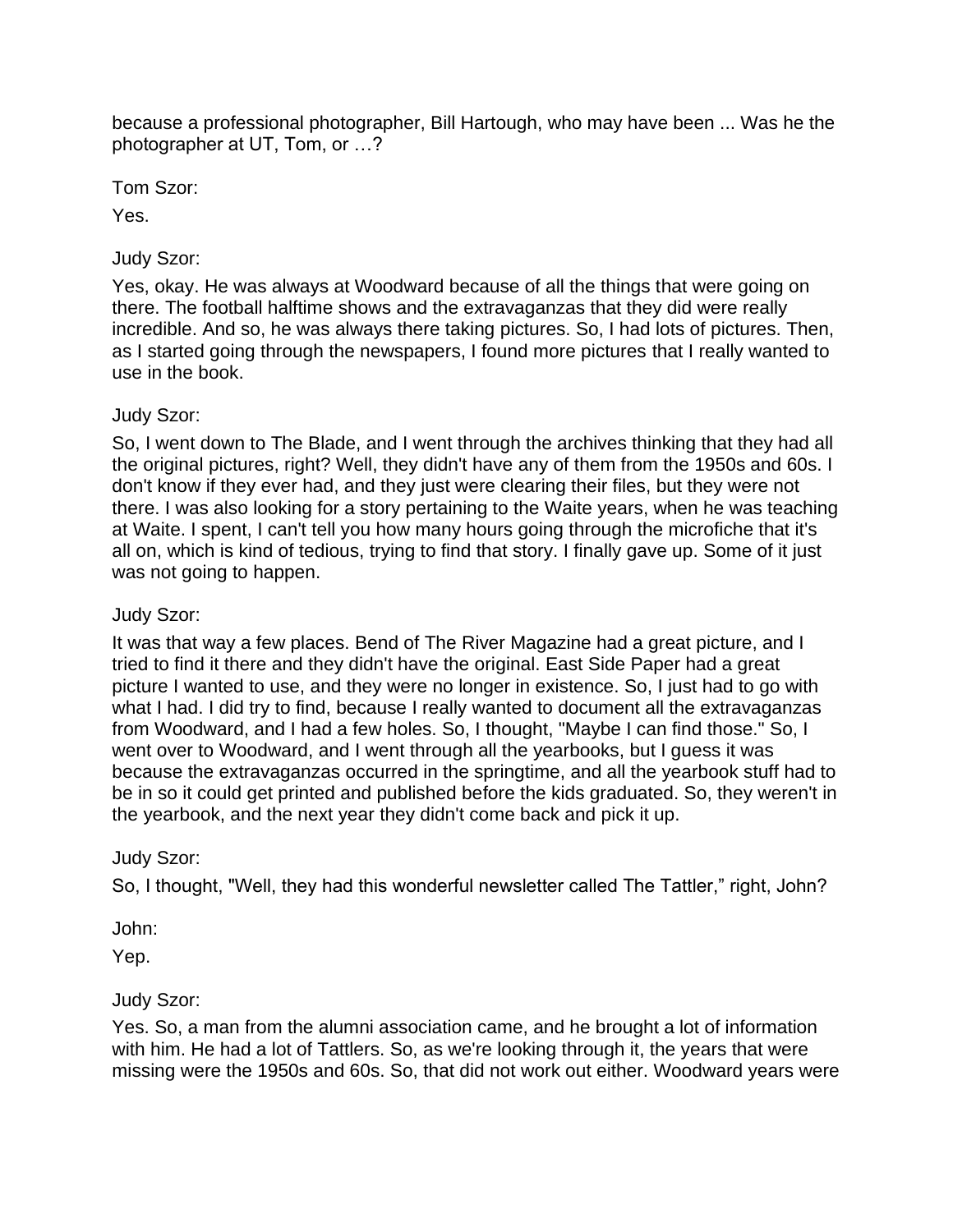great. Part of what made them so special were these other two men here with Sam, and that's Bud Kerwin, the first one here, and Tom Bollin sitting down.

### Judy Szor:

Bud said that it was like a performance art school within a public school, and it wasn't happening anyplace else in the country. And it really was amazing what they accomplished. But Bud taught dance and did all the choreography, and Tom was the director of all the theater productions. So, the three of them worked together for quite some time, even into his years at UT.

### Judy Szor:

I just wanted to show you a couple more pictures. These were on the Facebook page, but, just, for instance, this picture was from the newspaper. That's why it's not very sharp. Just to give you an idea of what they did, these were the costumes for a football halftime show on the King and I. They had a student for a number of years who was really interested in costume design and very talented. She used to design the costumes, and then the students and their mothers would make these. They did a different show for every home game. So, it really, I think it's just amazingly impressive.

### Judy Szor:

This is the one, the Steven Foster show where the majorettes not only did they had to learn to play banjo, but they were dancing when they were playing the banjo. The majorettes always had to play an instrument. They had another instrument besides the banjo, but in this show, they were doing that.

## Judy Szor:

So, Sam was really riding high at Woodward. He had so much support from all of the students, from all of the faculty, from the administration, from the community. I didn't really know him when he made the decision to leave Woodward and go to University of Toledo, but I'm sure that he thought it was a step up and would be a new challenge. So, he did leave and move to University of Toledo.

## Judy Szor:

And the University of Toledo turned out to be some of his worst years in his career. The chapter, I thought, "Well, how am I going to write this?" because even though I wasn't there, we had talked about it a lot and what those years were like for him. So, fortunately for me, he had kept a lot of records. So, I had all of the articles that had been published in the Collegian,[AG1] their newspaper. I had the letters that had been written by staff, administration, students. I had memos that had been sent all of that information, so I could just make the chapter as factual as possible, and that's what I did.

## Judy Szor:

But just today, I would like to say that I think a huge part of the problem in those UT years really was jealousy because he got so much attention his first couple of years at UT in creating a band where there hadn't been one for a while. All of the things he was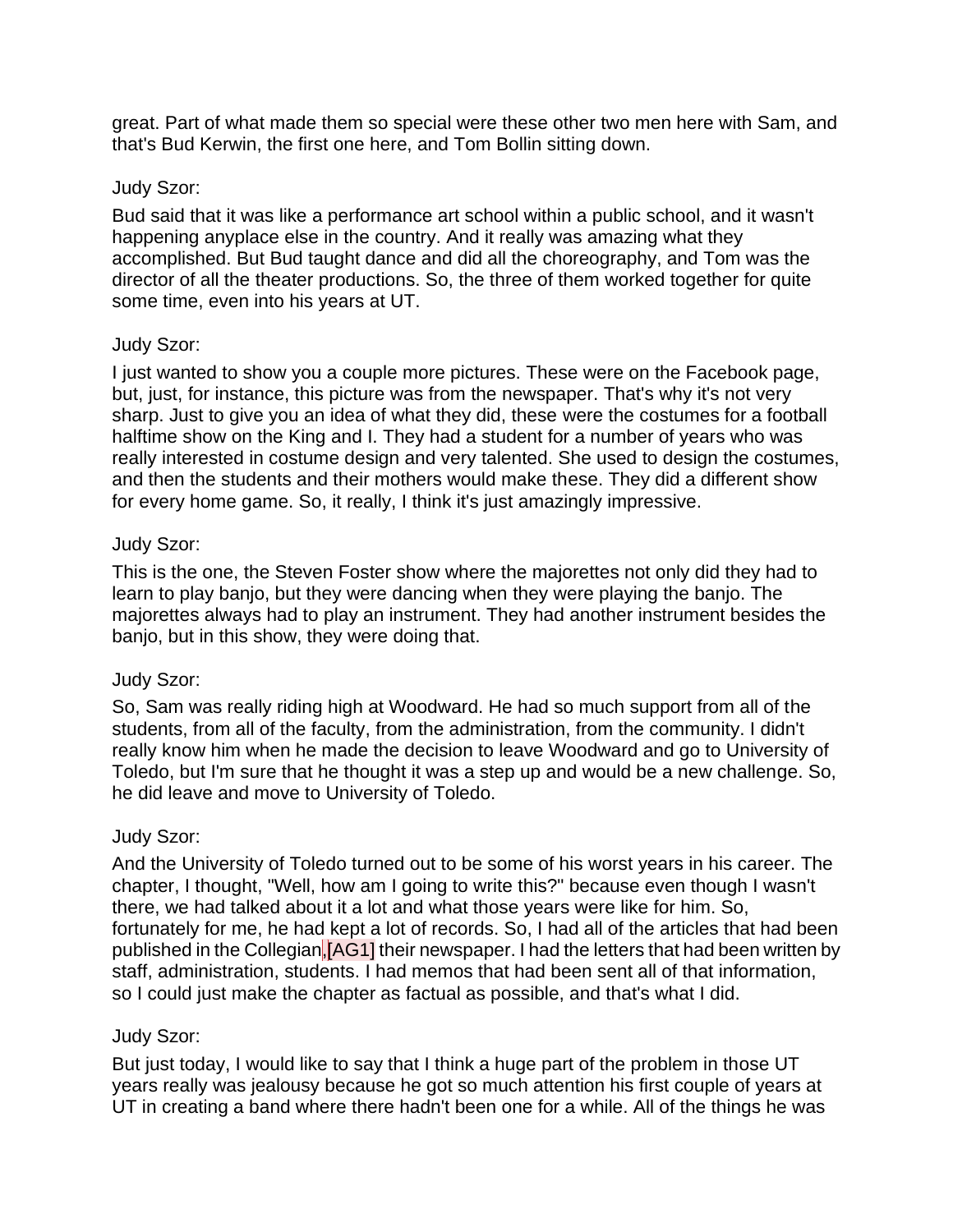doing with the band, the orchestra, recruiting kids, he had more bassoon majors than they had clarinet majors, for Heaven's sakes.

### Judy Szor:

It was in the newspaper. It was on the front page of the Sunday section, big articles. It was on the sports page. I mean, it was everywhere. I think there were a lot of people in the music department who just had a really difficult time with that. So, he left UT and went to start teaching at Waite High School, his alma mater. We were a couple by then. So, for those years, I observed, and I was a part of that time at Waite.

### Judy Szor:

So, I attended football games, went to some of the other activities, and I knew a lot of kids who were in the band. I actually got to see how magical Sam was with these high school-age kids. I think part of his secret was that he really cared, and he knew these kids. Individually, he knew these kids. He knew their strengths. He knew their weaknesses, and he built them up. He made them believe that they could do things that they never thought they could do. They did it. I mean, it was really amazing.

### Judy Szor:

So, occasionally, I got pulled into participating. I put this on the Facebook page too. He was doing a Disney show one year, and he came home, and he said, "I need a Donald Duck costume. I don't have a Donald Duck costume. Do you think you can make one?" I said, "Yeah, I can make it." I said, "What size do you want it to be in?" He said, "I don't know who's going to wear it yet. So, just make it sort of around your size, and then I'll find somebody."

## Judy Szor:

So, time came close to the show, and he said, "I don't have anybody to wear that uniform that Donald Duck costume. Would you do it?" and so, I ended up doing it, and it was fun. Then another thing that was funny was after we got married, for some reason, he decided he was done going to the barber and that I should cut his hair. My mom had always cut my dad's hair and so, I thought, "Well, I can do that." So I learned how to cut his hair, and forever after, I cut his hair.

#### Judy Szor:

On occasion, when he had that band student or two who couldn't afford to get their hair cut, and he was afraid the other kids were going to start teasing them because long hair was not in back then, he would call me up and say, "Could you come over after work and give so and so a haircut?" So, I would do that, and it was fun.

#### Judy Szor:

This is another one of the pictures from a newspaper that I couldn't find the original of, but this is how he captured the students at Waite, and that was to get them where they were, in the music that they were interested in doing. So, this was their KISS show that they did for a football halftime, and each kid picked out what kind of face they wanted to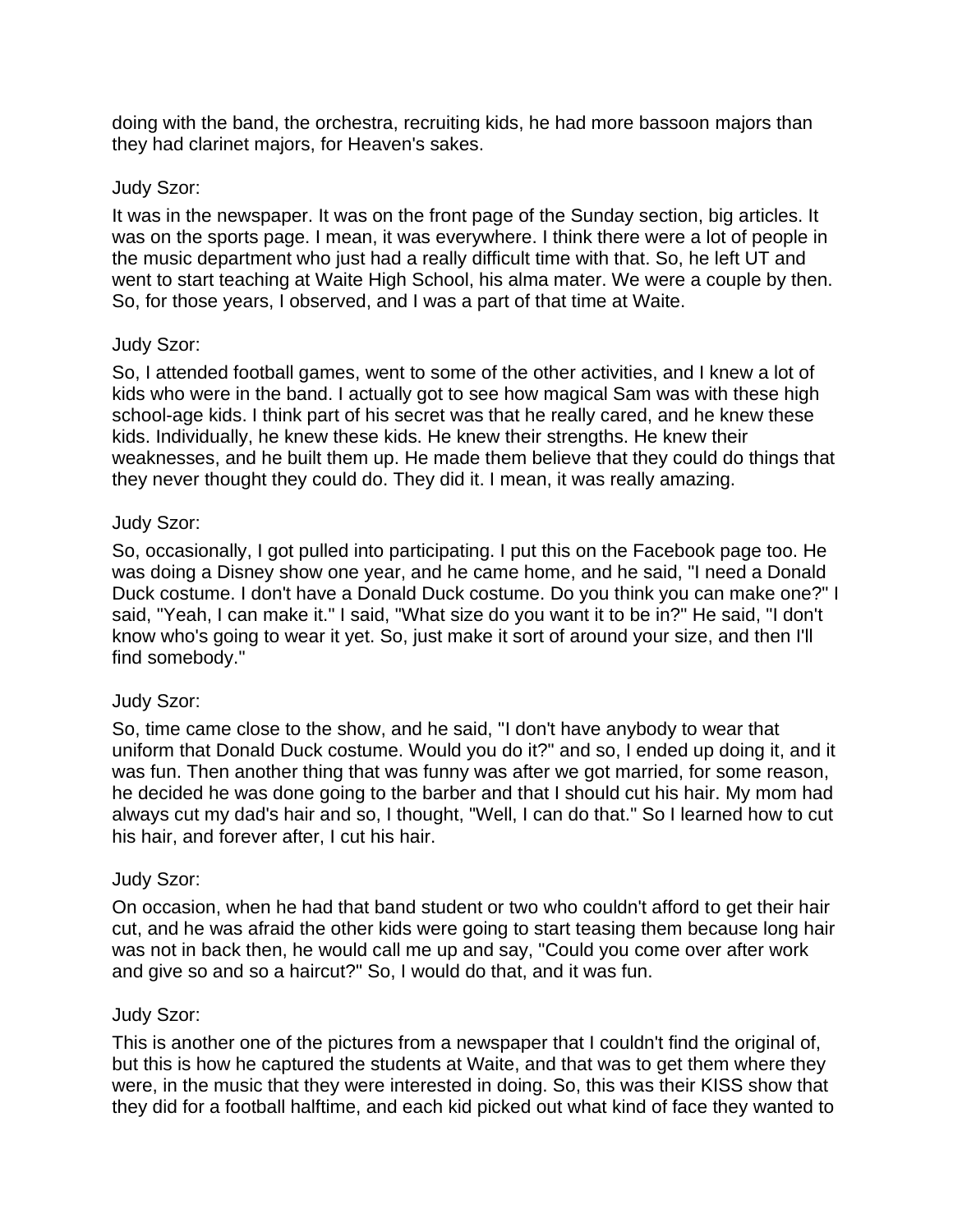do. They did all their own music. They researched the KISS group and the music that they were going to play and that's what they did, and that's how they learned.

## Judy Szor:

As Sam used to say, the rhythms in some of this new music that they were doing were more challenging than some of the classical stuff. And he got a lot of criticism for doing that, but he really was about educating the children, and that's what he needed to do. So, he did it, and it worked because a lot of those kids went on to do music for a long, long time.

### Judy Szor:

From here, in the book, then I moved into his professional activities, and I did have to do a little more research in some areas. I spent some time at the Toledo Symphony office going through records, so I had more accurate dates of when he actually played bassoon with them. I came here to the archives a couple different times because all of our archival information for the Choral Society is here. So, I came here to get that information. Then, I searched online for some more information about the Perrysburg Orchestra. Otherwise, I had most of the information I needed.

### Judy Szor:

This is a picture that I wanted to put in the book, but again, it was in the newspaper. I couldn't find one good enough to reprint. This is Sam with Mary Willing. Mary Willing was the woman who started the Toledo Choral Society in 1919. And she was another musical icon in Toledo. She was a force to be reckoned with and I hope that she doesn't get forgotten.

## Judy Szor:

Then, this picture is just of Sam. This is his 50th year of Music Under the Stars, and we had a big party for him in our backyard. This was during the party. He went on to do Music Under the Stars for another 10 years. It's just an incredible story that he could keep that series going successfully for 60 years. I mean, that's just a phenomenal accomplishment, and it's gone already. I mean, it's been gone for a few years. They have a series that they call Music Under the Stars, but they bring groups in to play in the amphitheater and it's nothing like it was when he used to do it.

#### Judy Szor:

So, some people who have read the book ask me, "When did he ever sleep?" He did not sleep a lot, but one of the ways that he did relax was in water. He really liked to study in the bathtub. And the picture on the right, we had some good friends who had a pool. So, oftentimes, on Monday after the Music Under the Stars on Sunday night, we would go to their house, and he would soak in the pool and start studying the scores for the next week while the rest of us got dinner ready, et cetera. Then the other pictures, we had another friend who had a big pond. He would go out in the middle of the pond and have to hold his score up here so it wouldn't get wet while he was studying.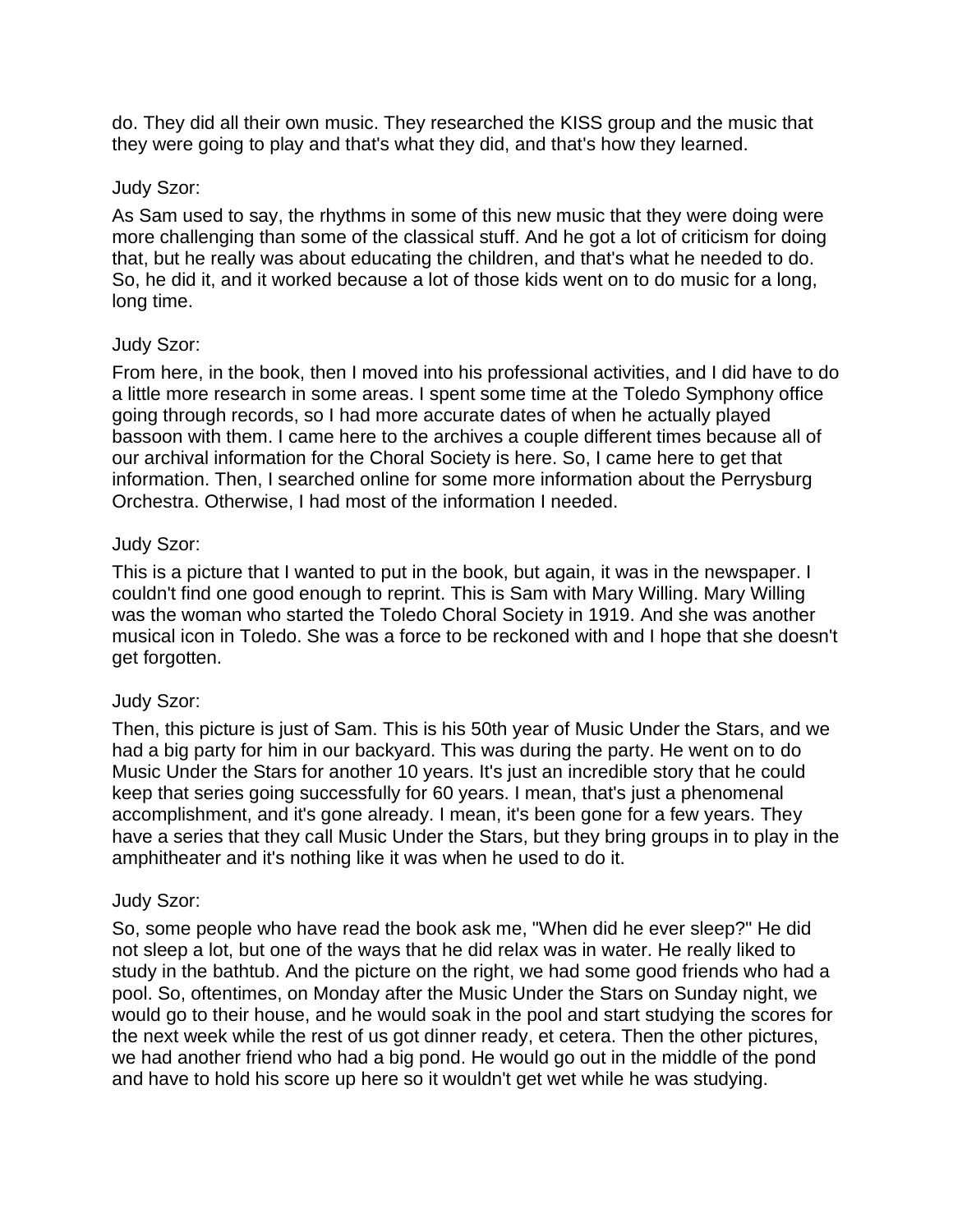We did not have a lot of time off. We did have every year we would have a week or maybe two at the most after school got out and before Music Under the Stars started. So, for years, we went camping. So, we would drive to Indianapolis, and we would see Bud Kerwin, and then we would go to Brown County and camp. So, our tent on the left, that was our Michigan tent. That was our first tent, and it was a great tent. The only bad thing was that the window flaps were on the outside, and you had to go out and tie them down. So, if it was raining, you got wet.

### Judy Szor:

So, one year when we were camping, it rained, and it rained, and it rained for days. Finally, one day we said, "You know what? Let's go into town and get some breakfast." and so we did, and we stayed in town for quite a while because it was still raining. When we finally came back to our campsite, our tent was gone. It had been stolen. Our air mattresses and our pillows were on the ground in the mud, and the tent was gone.

### Judy Szor:

The one on the right is our new tent, and it was a good tent. It wasn't Michigan tent, but it was a good tent. The good thing was that the window zipped up from the inside because we went through a lot of storms and even a tornado in these tents while we were camping.

#### Judy Szor:

So, after all of the writing, then I just had to assemble the appendices of all of the repertoire, et cetera, his awards. My niece is here today who took pictures, took the photographs of all of his awards so, that was not difficult. It was just time-consuming.

#### Judy Szor:

As I was involved in writing this book then in 2018, our nursing book was published. What a great feeling it is to be able to hold a book in your hand that you have participated in creating. It was really wonderful. So, when that book came out, I thought, "Hm, I wonder if the UT Press might be interested in publishing this book." I recalled from our very first meeting with the UT Press about our nursing book that a comment had been made that said, "We don't do, and we never have done biographies."

#### Judy Szor:

I thought, "Mm, well, that's not a good sign, but the person in charge has changed since then, so what do I have to lose?" So, I went to the UT Press, and I talked to Yarko, who's here today. We talked a while, and then he said he would consider it and he finally said, yes, he would do it. I was so happy. Thank you, Yarko, for that because I just thought having a publisher really adds a little credibility to the book, and they were so helpful in the editing and the layout of the book, and finally determining the chapters and how that would all work. So, that was great.